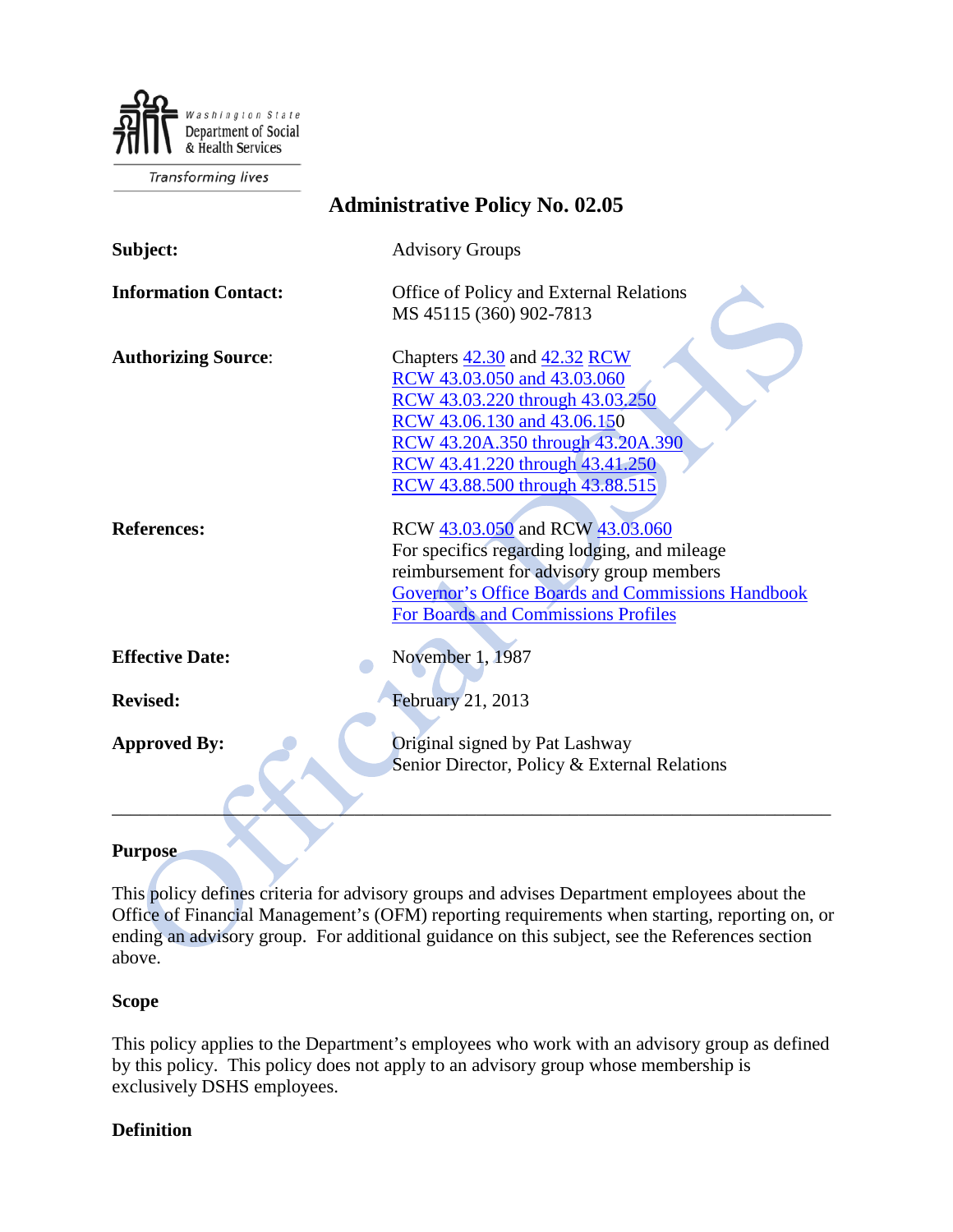Administrative Policy No. 2.05 February 14, 2013 Page 2

Advisory Group: For the purposes of this policy, an advisory group is a group whose members:

- 1. Are organized and sponsored by the Department;
- 2. Report to the Department;
- 3. Are involved in the operation of the Department; and
- 4. Are eligible for travel expenses.

The group may be permanent or temporary, set up by statute, or referred to as a board, commission, council, committee, or any other title functioning in the same capacity.

### **Policy Requirements**

### **A. Membership for Advisory Groups**

- 1. When the law requires your administration/division to have an advisory group, you must follow the statutory requirements for the number and types of members.
- 2. If there is not a statutory mandate for the number and types of advisory group members, membership should:
	- a. Include a balanced representation of the state's population, diversity, and backgrounds;
	- b. Have a particular interest or expertise in the relevant program area;
	- c. Be interested in social service programs;
	- d. Be willing and able to commit to participate fully in all meetings and group activities during their term of appointment;
	- e. Be willing to work towards the success of the group; and
	- f. Be willing to abide by the terms of their appointment and the by-laws of the group.

# **B. Department Staff Responsibilities**

- 1. Staff must assist with establishing the advisory group guidelines/bylaws which are consistent with the Department's goals and objectives and must include (see attached [examples\)](http://asd.dshs.wa.gov/RPAU/documents/Admin-Policy/02-05_examples.doc):
	- a. Mission;
	- b. Structure/membership;
	- c. Roles and responsibilities;
	- d. Lobbying restrictions on behalf of the agency (see Administrative Policies [01.01,](http://one.dshs.wa.lcl/Policies/Administrative/DSHS-AP-01-01.pdf) and [01.04\)](http://one.dshs.wa.lcl/Policies/Administrative/DSHS-AP-01-04.pdf); and
	- e. Confidentiality restrictions.
- 2. Staff must ensure advisory group members are given the by-laws/guidelines and expectations for acting as a member.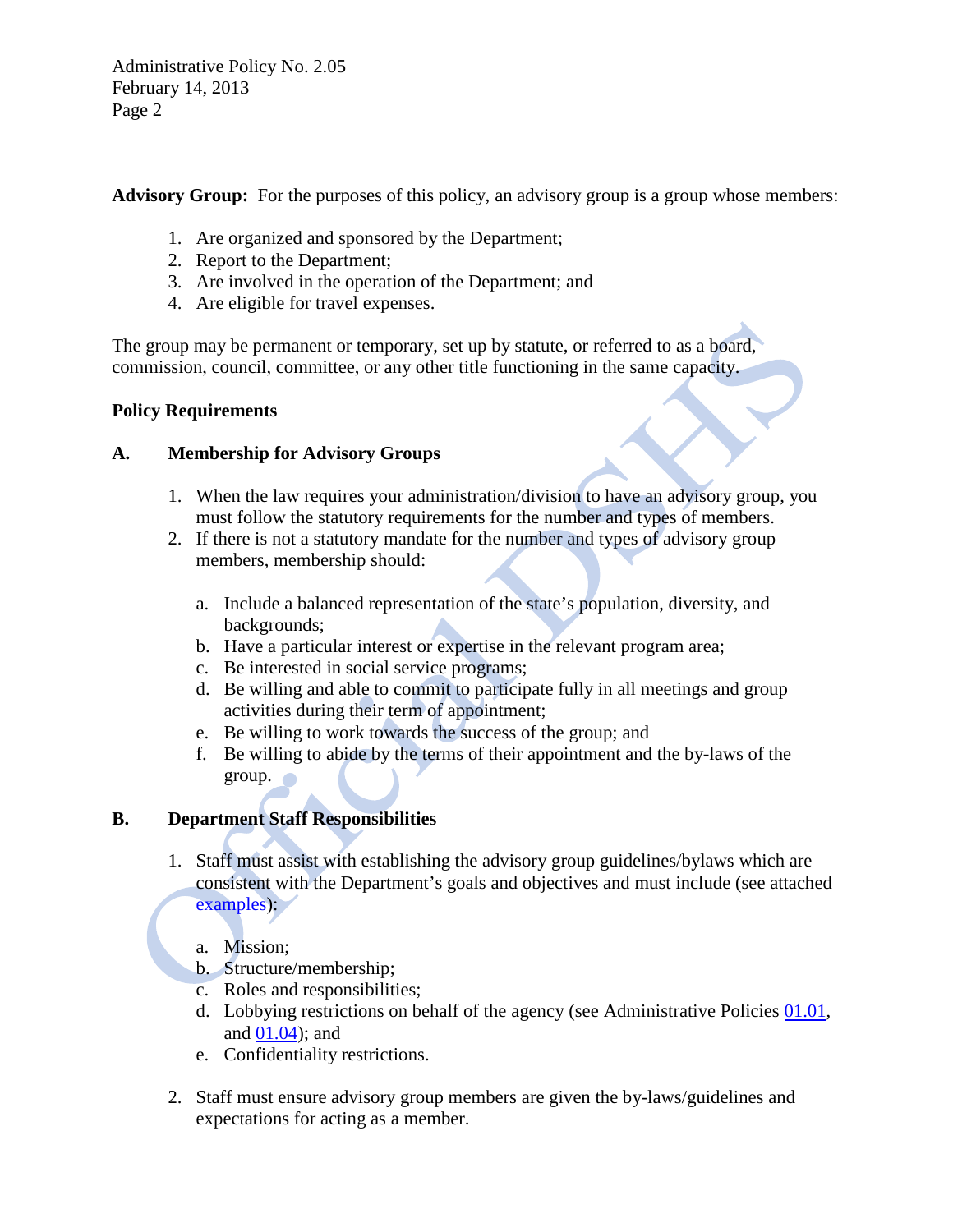- 3. Staff must assist the advisory group with providing recommendations to the Department upon request on policies, programs, budgets, etc.
- 4. Staff must ensure the group operates pursuant to federal and state laws and regulations, and the Department and OFM reporting requirements.

## **C. Federal and State Law Impact**

All advisory groups must operate according to federal and state laws, which include OFM reporting requirements (see RCW [43.41.220,](http://apps.leg.wa.gov/RCW/default.aspx?cite=43.41.220) RCW [43.41.250](http://apps.leg.wa.gov/RCW/default.aspx?cite=43.41.250) and RCW [43.88.505\)](http://apps.leg.wa.gov/RCW/default.aspx?cite=43.88.505).

### **D. Staffing**

Department advisory group staff must be qualified to process appointment letters, manage meetings, communicate with the members, reimburse members' expenses, and develop by-laws or guidelines, as appropriate.

### **E. Office of Policy and External Relations Review**

Administrations/divisions must obtain the Office of Policy and External Relations review before forming or ending an advisory group as follows:

- 1. Before an administration/division forms an advisory group, the Office of Policy and External Relations must review the advisory group proposal to determine:
	- a. There is no duplication with existing advisory groups;
	- b. The sponsoring administration has legal authority to form the advisory group;
	- c. The program can financially support the advisory group; and
	- d. OFM has approved the advisory group when the group is not mandated by statute (see RCW [43.41.240\)](http://apps.leg.wa.gov/RCW/default.aspx?cite=43.41.240); *the Office of Policy and External Relations will process the request for approval from OFM*.
- 2. Before an administration/division ends an advisory group, the Office of Policy and External Relations must review to determine that:
	- a. The advisory group may be ended under federal/state law; and
	- b. There are no other reasons to maintain the advisory group.

# **F. Office of Policy and External Relations Report to OFM on the Department's Advisory Groups**

The Office of Policy and External Relations must report to OFM the following:

1. In odd numbered years, specific information regarding the status of the Department's advisory groups, such as permanent, temporary, statutory, non-statutory, boards,